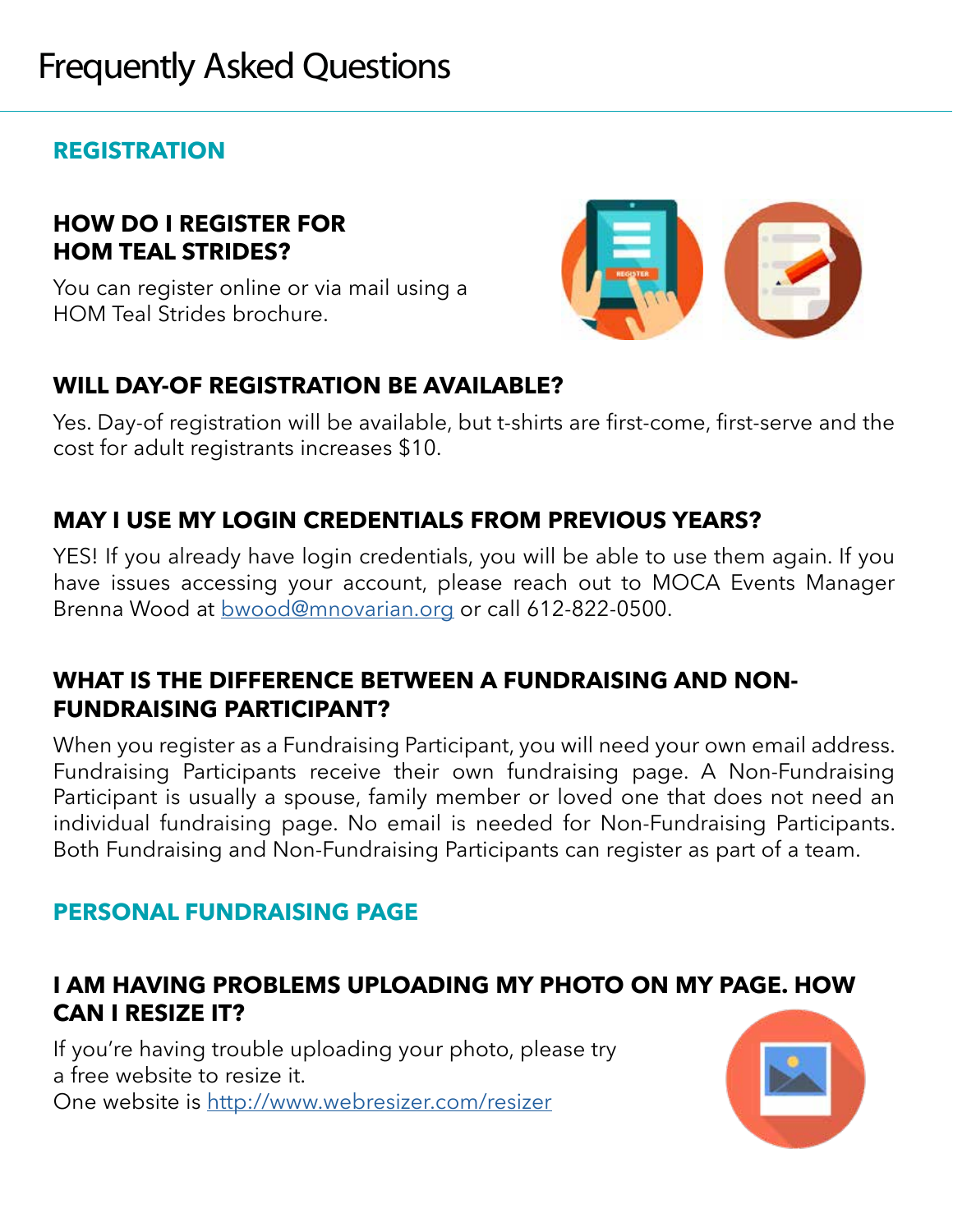# **IS IT POSSIBLE TO ADD A FAMILY MEMBER TO MY REGISTRATION?**

Yes. When you are logged in to your personal page, you will find the option: "Manage Registrations." Click on this option to add additional registrants. You can register additional participants as Fundraising Participants (with a unique email address) or Non-Fundraising Participants (using your email address.)

# **HOW DO I IMPORT MY CONTACTS?**

When you are logged into your account, select "Share Event" on the left side of the screen. It will be on "Share Using Email" by default and have a small grey box in the right side of the screen that reads, "Email Management." Click that box and it will have the option of "Mailing Lists" in the middle of the page.



Click "New List" and the option to "Import Email Addresses" will appear just above the green "Save List" box. From here, you can create "Family, Co-Workers and Friends" list or make one big list to use when sending out bulk emails. Each list can have up to 1,000 email addresses, so think BIG!

# **DONATIONS**

# **WHERE CAN I MAKE OR TURN IN A DONATION?**

Donations can be made online, mailed, or turned in the day of the event at the check-in table. Mail checks to:

Minnesota Ovarian Cancer Alliance, 4604 Chicago Ave, Minneapolis, MN 55407

# **HOW CAN I MAKE SURE THE DONATION I'M SENDING WILL BE CREDITED TO MY TEAM?**

Please include the name of the participant you are supporting in the memo area of the check. If you are supporting a team more generally, please include the team name in the memo area, and be aware that team donations are credited to the team captain for bookkeeping purposes. You may also make a general donation to the HOM Teal Strides event.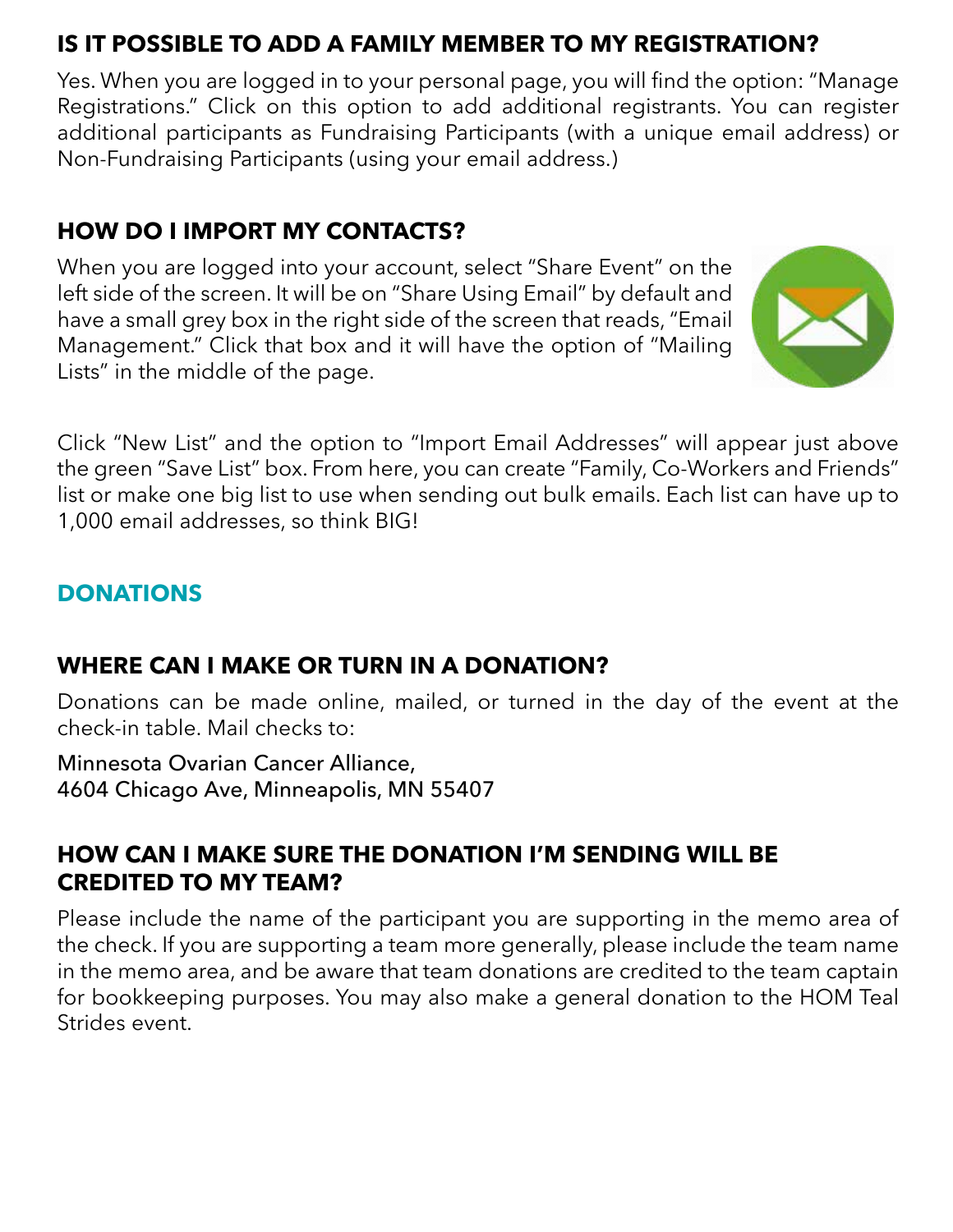## **MY DONATION DIDN'T GO THROUGH OR ISN'T SHOWING UP ON THE WEBPAGE. WHAT SHOULD I DO?**

Please be patient. Donations typically take a couple of hours to show up on the website. If you have already waited this time, please contact MOCA Events Manager Brenna Wood at [bwood@mnovarian.org](mailto:bwood%40mnovarian.org?subject=Donation%20issue) or call us at 612-822-0500. We want to make sure all of your hard work and generous donations show up on your page within a reasonable amount of time.



## **MY DONATION WAS APPLIED TO THE WRONG PERSON. WHAT SHOULD I DO?**

If your donation is showing up on the website, but it is not credited to the intended participant, please email MOCA Events Manager Brenna Wood at [bwood@mnovarian.org](mailto:bwood%40mnovarian.org?subject=I%20need%20to%20move%20my%20donation) or call 612-822-0500, and MOCA staff will assist you.

## **MY REGISTRATION FEE DIDN'T SHOW UP AS PART OF MY FUNDRAISING TOTAL. IS IT A TAX-DEDUCTIBLE DONATION?**

Your registration fee will be used to support MOCA's mission and event costs. Because participants are receiving an event registration, a t-shirt and other goods in exchange, no portion of the fee is tax deductible and won't count towards a fundraising total. MOCA still considers event registrations as an important contribution, and we are grateful to all of our registrants!

#### **PACKET PICK-UP**

Packet pick-up at local HOM Furniture stores is available to participants when they register on or before August 17. Our pick-up events are on Wednesday, September 7 at participating HOM Furniture stores located in: Bloomington, Plymouth and Oakdale. You may also schedule to pick up your packet at the MOCA Office, September 6-8 between the hours of 9 a.m. and 4 p.m.